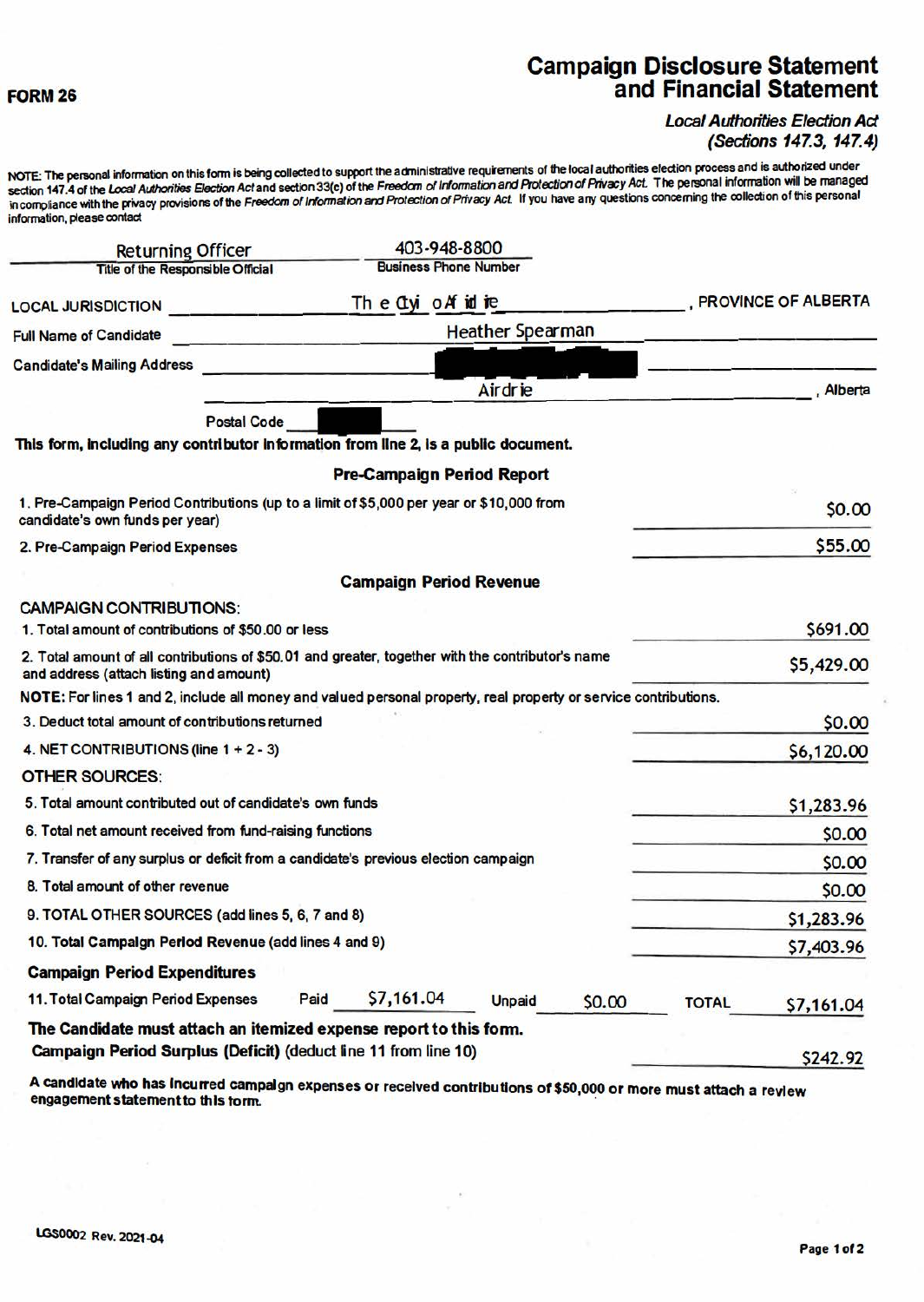### **ATTESTATION OF CANDIDATE**

This is to certify that to the best of my knowledge this document and all attachments accurately reflect the information required under section 147.4 of the Local Authorities Election Act.

 $2022 - 02 - 28$ Date yyyy-mm-dd **Signature** 

Forward the signed original of this document to the address of the local jurisdiction in which the candidate was nominated for election.

## IT IS **AN OFFENCE TO FILE A FALSE STATEMENT**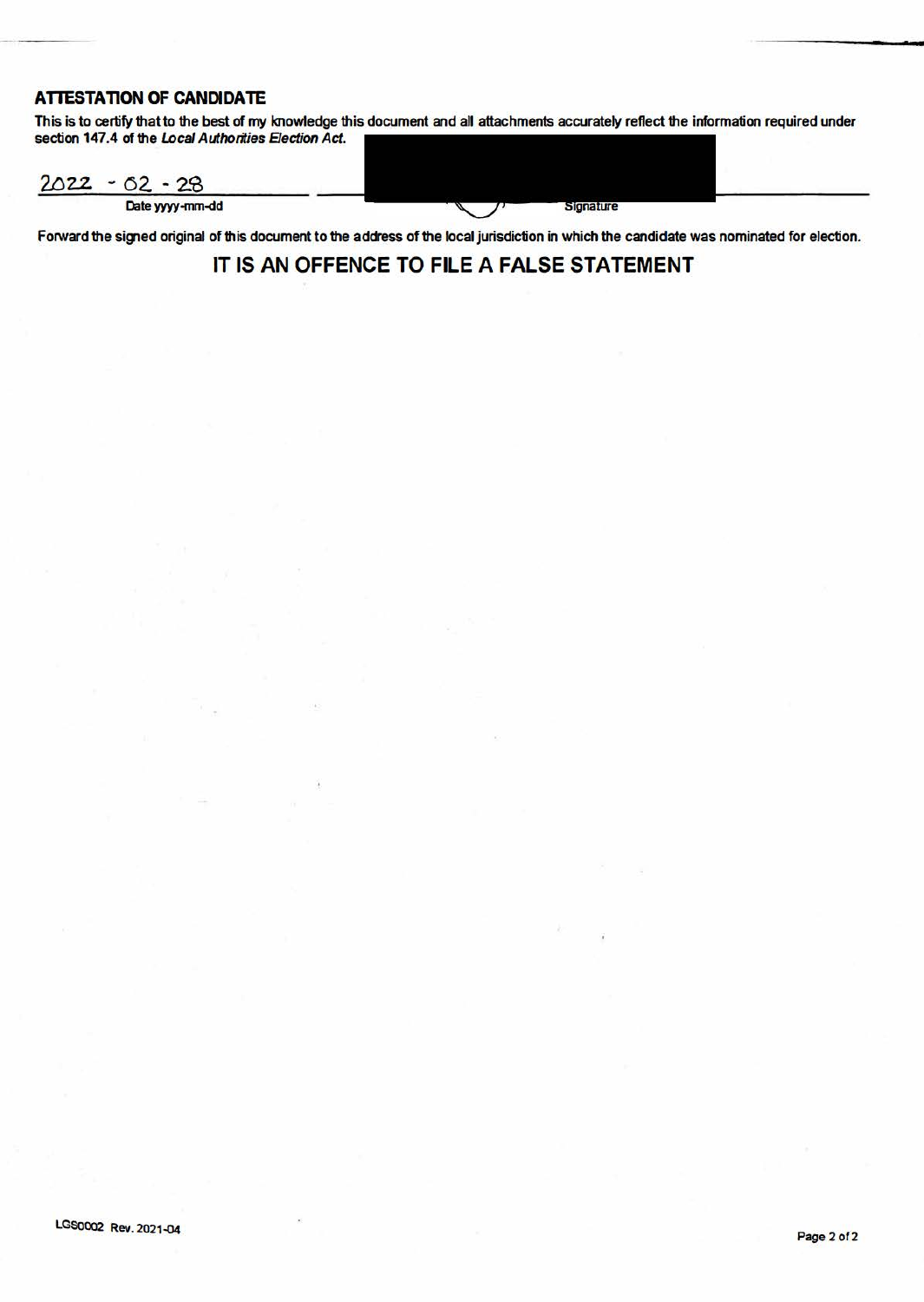| <b>Company name</b>         | <b>Expense Date</b> | <b>Expense Amount</b> | <b>Item/Service</b>                |
|-----------------------------|---------------------|-----------------------|------------------------------------|
| <b>Bank Fee CIBC</b>        | 08-31-2021          | \$1.00                | Banking                            |
| <b>Account Fee CIBC</b>     | 08-31-2021          | \$6.00                | Banking                            |
| Flaysher                    | 09-07-2021          | \$500.00              | <b>Music Performance</b>           |
| Flaysher                    | 09-13-2021          | \$500.00              | <b>Music Performance</b>           |
| <b>Custom Gemini</b>        | 09-14-2021          | \$80.30               | Apparel                            |
| <b>Minuteman Press</b>      | 09-14-2021          | \$759.82              | Signage                            |
| AirdrieLife                 | 09-20-2021          | \$787.50              | <b>Print Advertising</b>           |
| <b>Minuteman Press</b>      | 09-24-2021          | \$226.46              | Signage                            |
| <b>Bank Fee CIBC</b>        | 09-29-2021          | \$12.00               | Banking                            |
| <b>Transfer Fee CIBC</b>    | 09-29-2021          | \$10.50               | Banking                            |
| <b>Account Fee CIBC</b>     | 09-29-2021          | \$6.00                | Banking                            |
| Minuteman Press             | 10-04-2021          | \$807.16              | Signage                            |
| <b>Heidi's Pies</b>         | 10-12-2021          | \$396.00              | Pie Fundraiser                     |
| <b>Minuteman Press</b>      | 10-12-2021          | \$311.75              | Signage                            |
| Amy Katlan Photography      | 09-01-2021          | \$1,299.00            | Photography                        |
| Vistaprint                  | 09-07-2021          | \$352.48              | Signage                            |
| Printfast                   | 09-08-2021          | \$267.22              | Signage                            |
| HomeDepot                   | 09-10-2021          | \$32.40               | <b>Hardware for Airdriefest</b>    |
| <b>Staples</b>              | 09-11-2021          | \$9.42                | <b>Print for Airdriefest</b>       |
| <b>Staples</b>              | 09-11-2021          | \$16.17               | <b>Print for Airdriefest</b>       |
| Airdrie Chamber of Commerce | 09-07-2021          | \$42.00               | Ticket - Picnic in the Park        |
| <b>Minuteman Press</b>      | 09-28-2021          | \$151.94              | Signage                            |
| Your Dollar Store with More | 09-10-2021          | \$11.20               | Decor Airdrie Fest                 |
| Your Dollar Store with More | 09-10-2021          | \$153.63              | Decor Airdrie Fest                 |
| City of Airdrie             | 08-24-2021          | \$100.00              | <b>Council Application Deposit</b> |
| Paypal Fees                 | 10-18-2021          | \$49.13               | <b>Donation Platform Fees</b>      |
| Facebook                    | 10-18-2021          | \$271.96              | Website/Facebook/Social Media      |
| <b>Total Expenses</b>       |                     | \$7,161.04            |                                    |